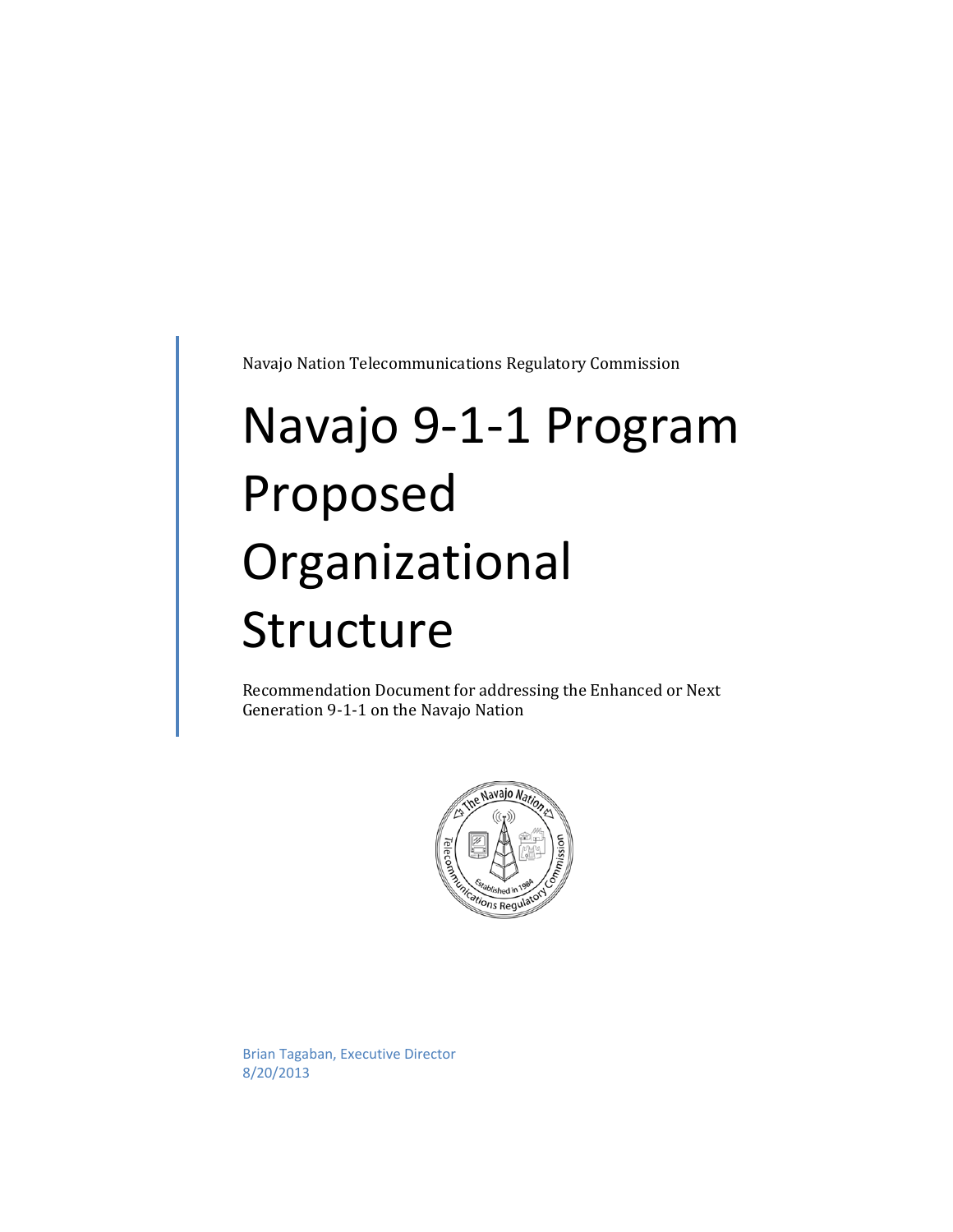Page Intentionally Blank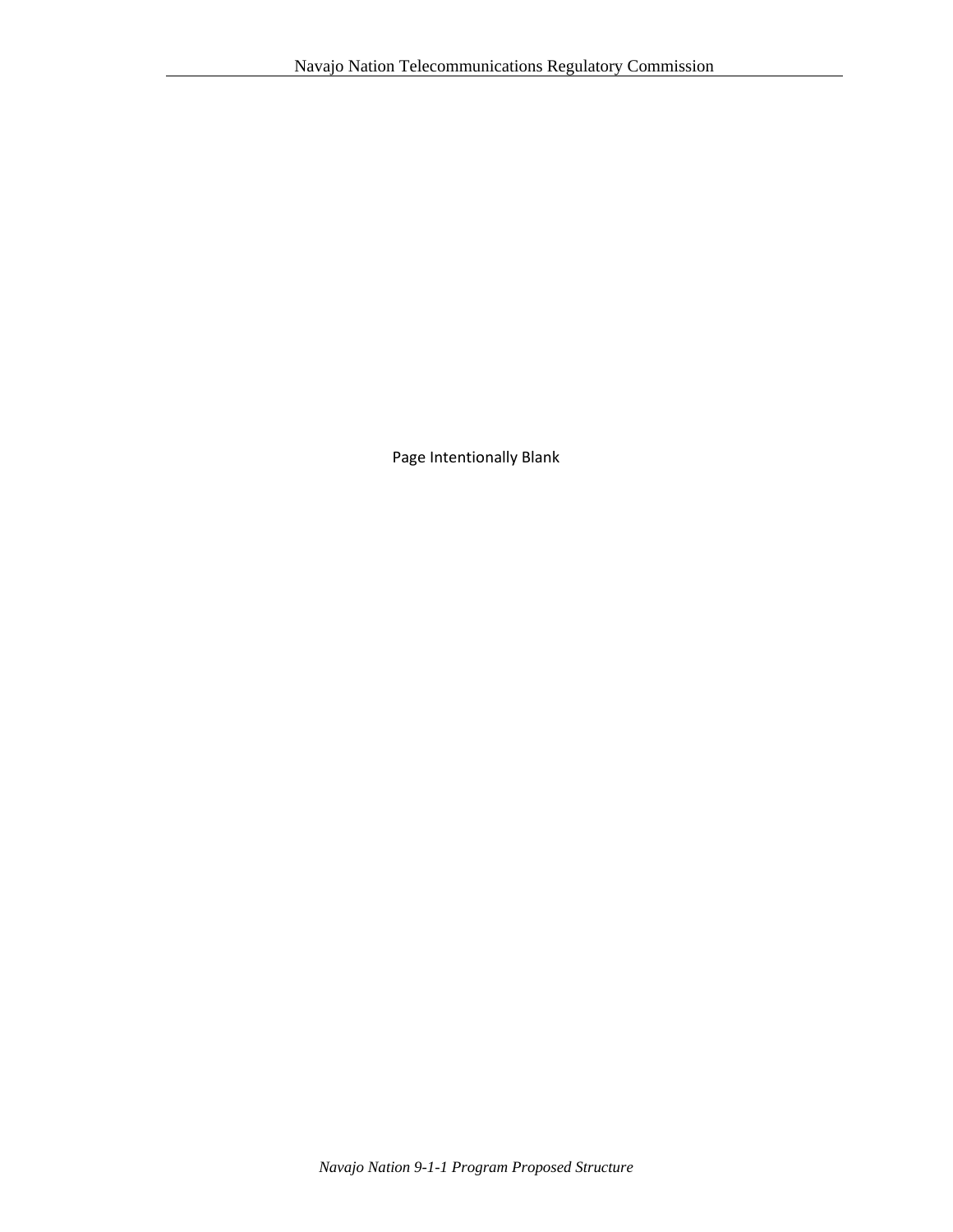#### **Introduction**

This document proposes an organizational solution for the Navajo Nation to implementing a 9‐1‐ 1 system which is sustainable and independent. The Navajo Nation Telecommunications Regulatory Commission (NNTRC) proposes this structure to ensure the funding of the entire 9‐1‐ 1 is able to be separated from the normal Navajo Nation budgeting process by identifying a taxing scheme to fund the system in the long term.

The proposed 9‐1‐1 system is assumed to be delivered by three main components: Public Safety Answering Point (PSAP), Location Information System (LIS), and Rural Addressing (RA). While each of the delivery components are intricate and complex, this paper does not list the detailed specifics of the individual delivery systems, but rather this paper addresses the governance and legislative requirements for authorization and sustainability.

This document proposes a framework named the *Navajo 9‐1‐1 Program* depicted as an organization chart in Figure 1. Following Figure1 this document begins to outline the major components describing the composition and duties. The descriptions may also include actions required by the Navajo Nation Council to institute this proposal.

This document is not intended to depict all Navajo Nation 911 stakeholders, but rather outline major roles with official structure or statutory authority over the delivery of 9‐1‐1 service. Many of the components of this proposal do not exist. Major modifications to the NNTRC authorities in *21 N.C.C. Telecommunications Regulatory Act* to implement the *Navajo 9‐1‐1 Program* would be necessary*.* The NNTRC with current staff would not be able to carry forward the new functions of the NNTRC as proposed, a new position is needed and a budget to host the necessary meetings and perform the duties.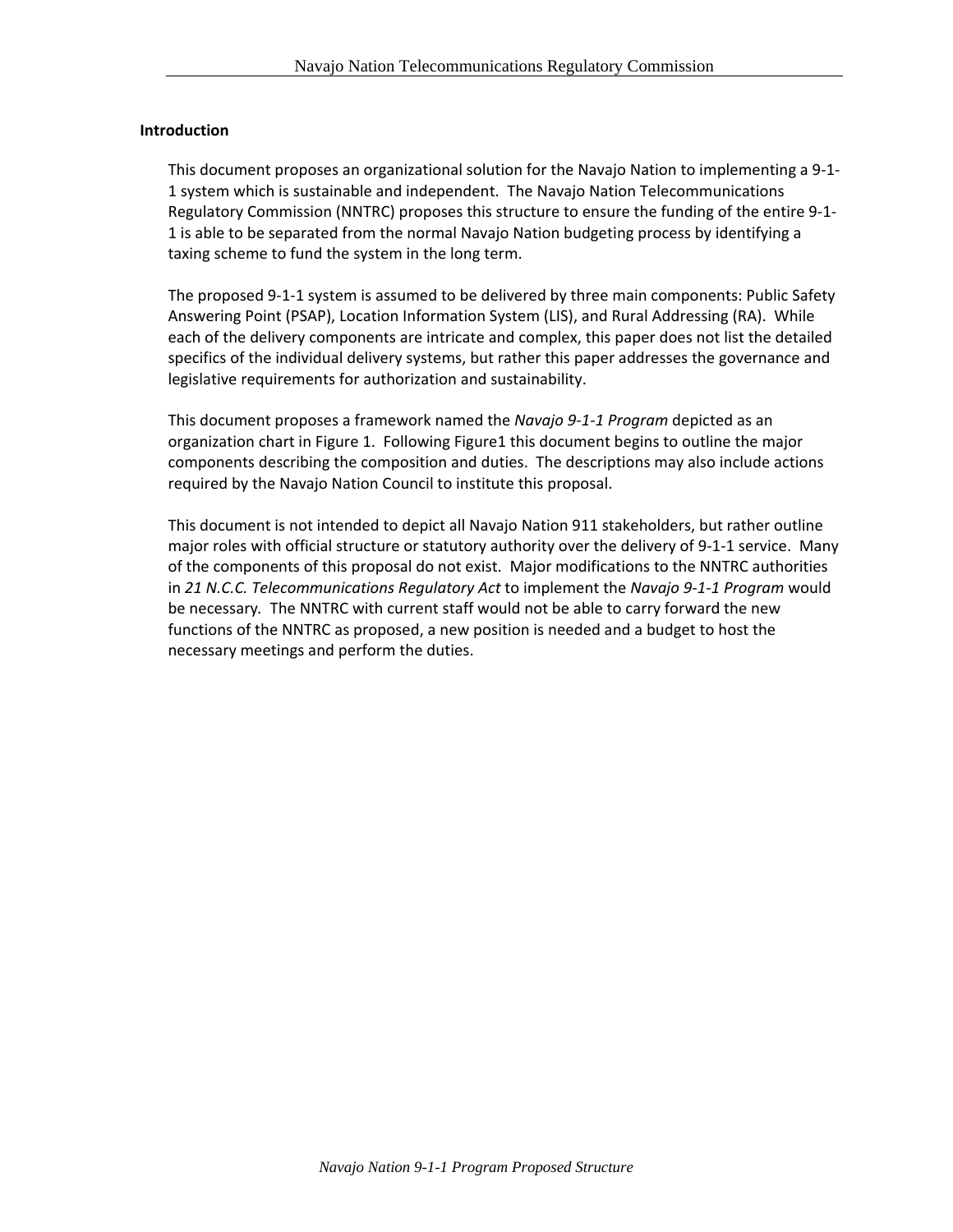

Proposed Organizational Structure



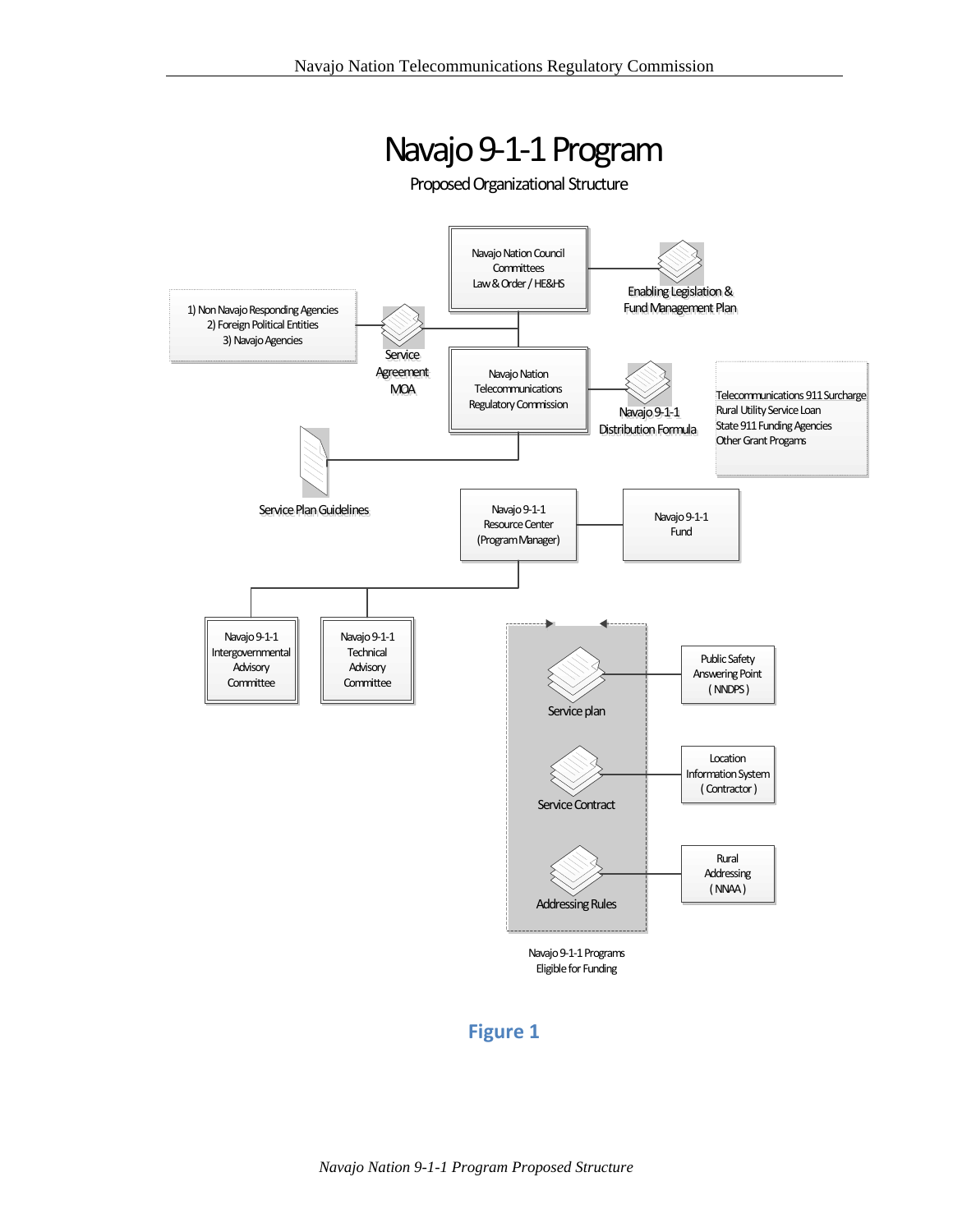# **1 Navajo Nation Council Law & Order Committee and Health, Education & Human Services Committee**

The two committees will have oversight of the NNTRC 9‐1‐1 program and statutory authority in the following ways:

- a. Implementing all legislation necessary to enable the NNTRC to act on Navajo 9‐1‐1;
- b. Oversight of the NNTRC Navajo 9‐1‐1 Programs;
- c. Approving any changes to the Navajo 9‐1‐1 surcharge by the NNTRC;
- d. Approving any changes to the Navajo 9‐1‐1 Fund and/or fund management plan;
- e. Reviewing any modifications to the *Navajo 9‐1‐1 Distribution Formula*.
- f. Approving any *Memorandums of Agreements* (MOA) with neighboring political entities and/or emergency service responders.

## **2 Navajo Nation Telecommunications Regulatory Commission**

The NNTRC should have statutory authority over the delivery of 9‐1‐1 service in the following ways:

- a. Establishing Navajo Nation 9‐1‐1 surcharge rates: **(Legislative Authority Needed)**;
- b. Establishing formula for distribution of 911 Fund to Eligible 9‐1‐1 Departments, Contractors, or Creditors (**Legislative Authority Needed)**;
- c. Approving and regulating the PSAP *Service Plans* (**Legislative Authority Needed**);
- d. Regulating Rural Addressing and/or Location Information Standards on the Navajo Nation (**Legislative Authority Needed**);
- e. Negotiate with neighboring political entities in establishing emergency response in border areas. **21 N.N.C § 508(A);**
- f. Promulgate rules concerning privacy of Navajo members' information in database for emergency response. **21 N.N.C § 520 Protection of Customer Privacy – Needs Expansion;**
- g. Establish and maintain the *NNTRC E911 Resource Center* (**No Funding**);
- h. Regulate telecommunications carriers providing basic emergency service, **21 N.N.C § 509 (C) Emergency**;
- i. Establishing formula for distribution of wireless prepaid 9‐1‐1 surcharge funds: **(Legislative Authority Needed)**; and
- j. Promulgate rules concerning 9‐1‐1 dialing capabilities of multi‐line telephone systems **(Legislative Authority Needed)**.

## **3 Navajo 9‐1‐1 Technical Advisory Committee**

The Navajo 9‐1‐1 Technical Advisory Committee is an organization created by order of the NNTRC. The duties of the Committee will be defined in regulation, as follows:

- a. Make recommendations and reports to the Commission concerning the effectiveness of the implementation of the *Navajo 9‐1‐1 Program*;
- b. Review and update the *Navajo Service Plan Guidelines*;
- c. Review and make recommendations to the substance and format of the *PSAP service plans*;
- d. Investigate and report to the Commission the development and impacts of new 9‐1‐1 technologies;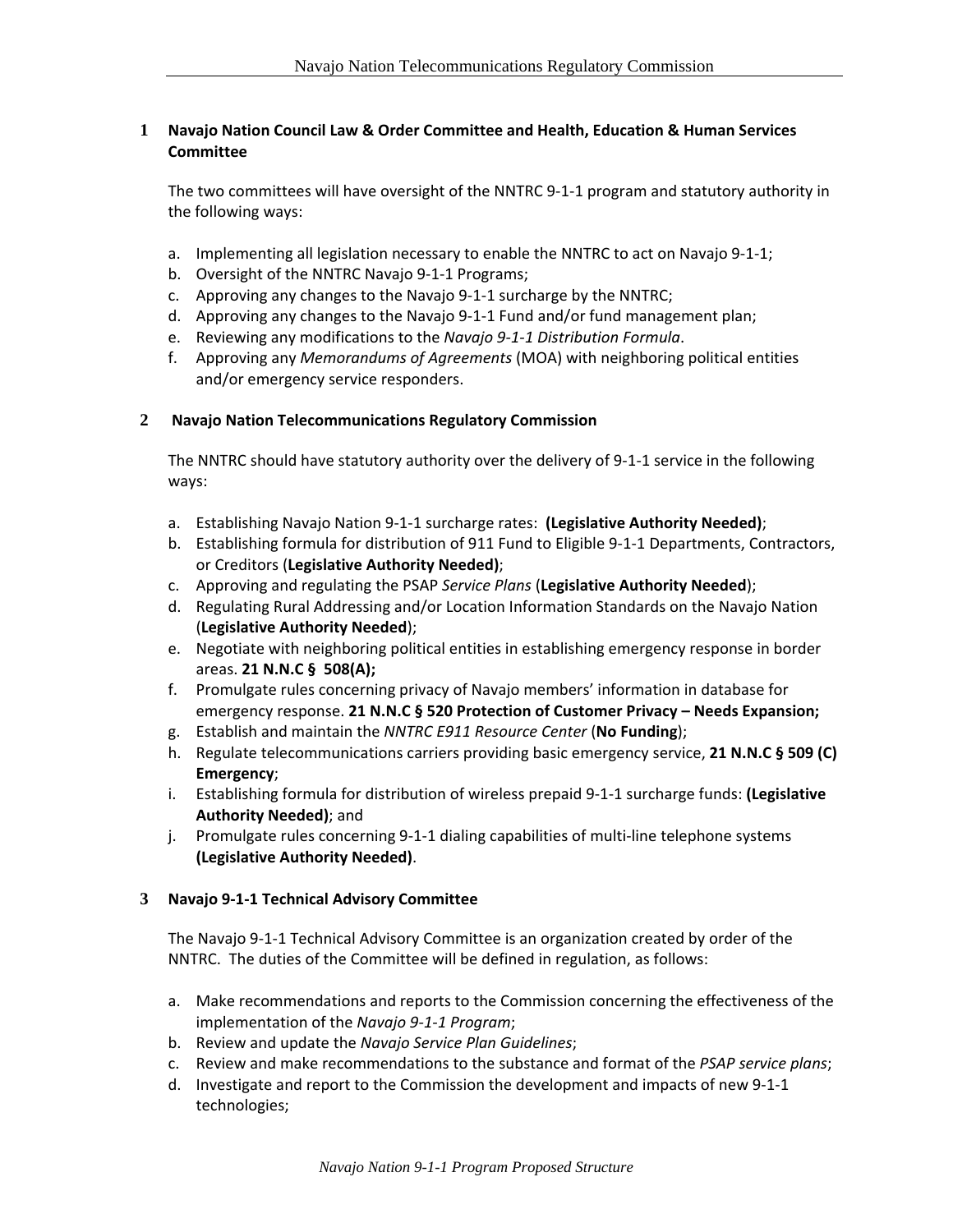- e. Make recommendations to Database standards for Location Information Services;
- f. Make recommendations to the 9‐1‐1 Resources on educational materials;
- g. Make recommendations to Commission on PSAP configurations and physical distribution;
- h. Make recommendations to Rural Addressing efforts and status; and
- i. Study and report to the Commission on the overall costing, funding and billing issues of providing 9‐1‐1 service, including the 9‐1‐1 surcharge, tariffs, and PSAP equipment costs.

The voting membership of the Committee will consist of representation from PSAPs, Dispatch centers, Telecommunications Carriers, Public Safety, EMS, Fire Departments and representatives of other stakeholder groups appointed by the NNTRC.

# **4 Navajo 9‐1‐1 Intergovernmental Advisory Committee**

The Navajo 9‐1‐1 Intergovernmental Advisory Committee is an organization created by order of the NNTRC. The duties of the Committee will be defined in regulation, as follows:

- a. Make recommendations to the policy section within the *Services Plan Guidelines*;
- b. Recommend rule makings to NNTRC relating to Service Plan, MSAG Service Contract, and/or Rural Addressing rules;
- c. Review and/or make recommendations on the Formulating draft legislation for the advancement of 9‐1‐1 issues;
- d. Examine governance and funding issues concerning a potential transition to NG 9‐1‐1;
- e. Examine regulatory issues concerning a potential transition to NG 9‐1‐1; and
- f. Examine decisions to be made concerning the transition to NG 9‐1‐1 technology.

The voting membership of the Committee would consist of Chapter Officials, Council Delegates, County representatives, local municipalities/townships, etc. and appointed by the NNTRC.

# **5 Navajo 9‐1‐1 Resource Center**

The Navajo 9-1-1 Resource Center would be a new section of the NNTRC Office created by order of the NNTRC. The mission of the Resource Center would be to carry forward the purpose of *Navajo 9‐1‐1 Program*. The immediate duties of the Resource Center would be:

- a. Act upon the recommendations of both Technical and Intergovernmental Advisory Committees;
- b. Organize and coordinate the meetings of the Technical and Intergovernmental Advisory Committees;
- c. Maintain the check list of the Service Plan and ensure E‐9‐1‐1 funding recipients are compliant;
- d. Act as the focal point for PSAP coordination within and outside the Navajo Nation;
- e. Collect and maintain a complete listing of stakeholder agencies within and outside the Navajo Nation;
- f. Act as the administrator for MSAG Contract(s);
- g. Coordinate meetings and agreements with neighboring jurisdictions or service area;
- h. Educate the public to the proper use of 9‐1‐1;
- i. Receive and follow on service complaints on 9‐1‐1 service from the public;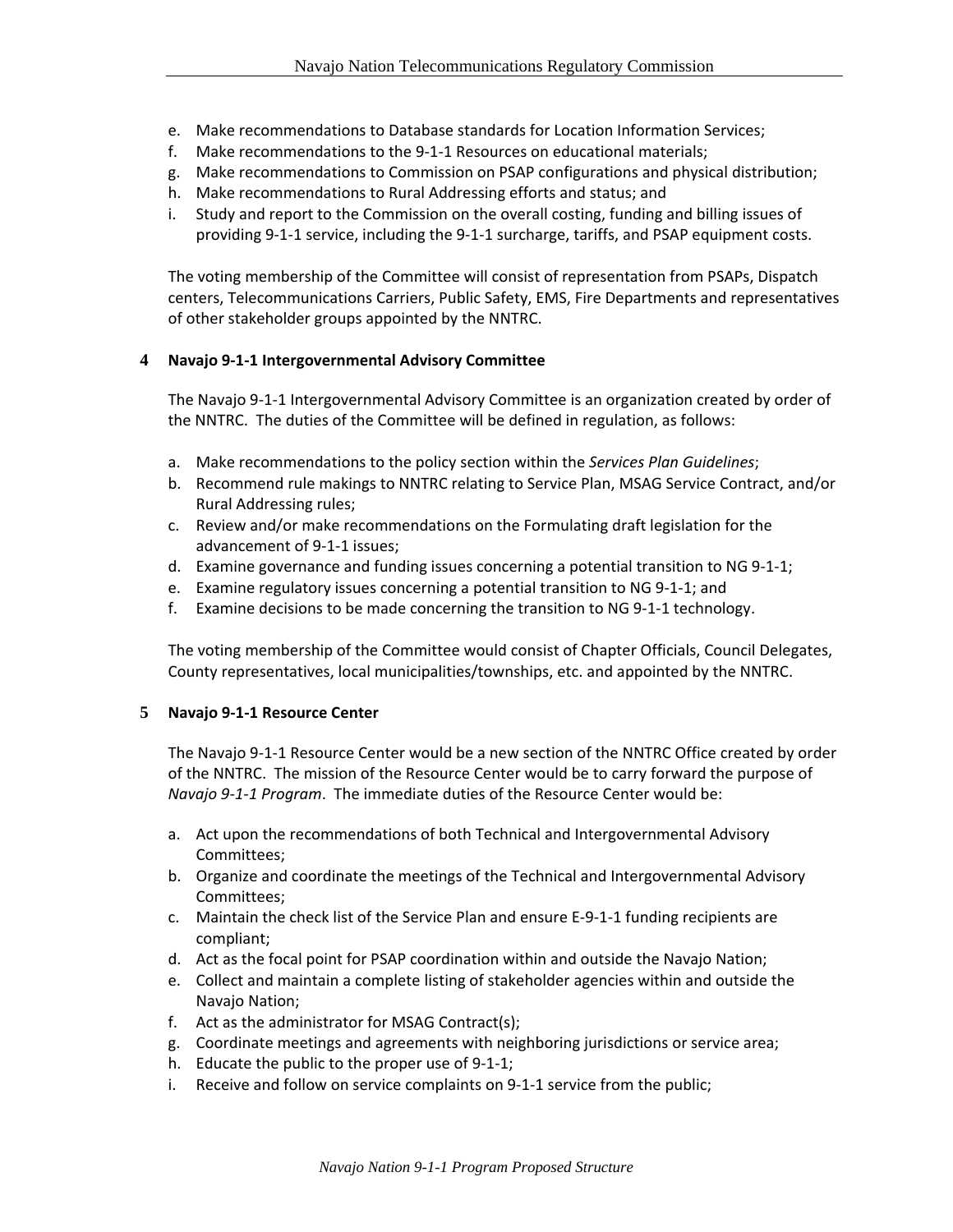- j. Facilitate discussion among Navajo 9‐1‐1 Stakeholders on 9‐1‐1 activities within the Navajo Nation;
- k. Develop necessary recommendations for rulemakings for the NNTRC; and
- l. Prepare necessary reports for the NNTRC and Oversight Committees relating to response statistics.

In the long term the *Navajo 9‐1‐1 Resource Center* should become the independent legal entity designed to carry forward the mission of *Navajo 9‐1‐1 Program*.

#### **6 Navajo 9‐1‐1 Fund**

The *Navajo 9‐1‐1 Fund* is a revolving fund account that would be primary account for funding the *Navajo 9‐1‐1 Program*. The primary source of funding for the *Navajo 9‐1‐1 Fund* would be the *Telecommunications Navajo 9‐1‐1 Surcharge* removing the any state 9‐1‐1 Surcharge appearing on eligible phone bills on the Navajo Nation. The *Navajo 9‐1‐1 Fund* may also be allocated funding from other sources such as BIA Federal Funds, USDA 9‐1‐1 Loans, State 9‐1‐1 Programs, and the Navajo Nation Council. The *Navajo 9‐1‐1 Resource Center* would be the primary department charged with the of distribution funds to eligible mechanisms within the *Navajo 9‐1‐1 program.* The overall governing mechanism for the *Navajo 9‐1‐1 Fund* is the *Navajo 9‐1‐1 Distribution Formula*.

‐‐‐ Example Fund Management Plan ‐‐‐

For use by the NNTRC Office for the Navajo 9‐1‐1 Program. The Fund Management Plan shall be approved by the Law & Order Committee, and the Health, Education & Human Services Committee, and the Budget & Finance Committee of the Navajo Nation Council.

#### PURPOSE

The purpose of this fund is to deposit surcharge fees and taxes collected by telecommunications providers on the Navajo Nation into the Public Safety E911 Account. The account shall be used to pay for the expenses defined and outlined by *Navajo Nation 9‐1‐1 Act* and the *Navajo 9‐1‐1 Distribution Formula*. The fund would augments other program funds, insure payments for loans,

The *Navajo 9‐1‐1 Distribution Formula* shall be created and updated by order of the NNTRC, and approved by committees of the Navajo Nation Council.

## **7 Navajo Telecommunications 9‐1‐1 Surcharge**

The *Navajo Telecommunications 9‐1‐1 Surcharge* is create by the Navajo Nation Council to contribute to the *Navajo 9‐1‐1 Fund*. The Navajo Tax Commission shall collect the tax from telecommunication providers that have registered with the NNTRC and have a valid NNTRC *Certificate of Convenience and Necessity (CCN)*. The Navajo Telecommunications 9‐1‐1 Surcharge shall be adjusted appropriately by the NNTRC with approval by the Oversight Committees.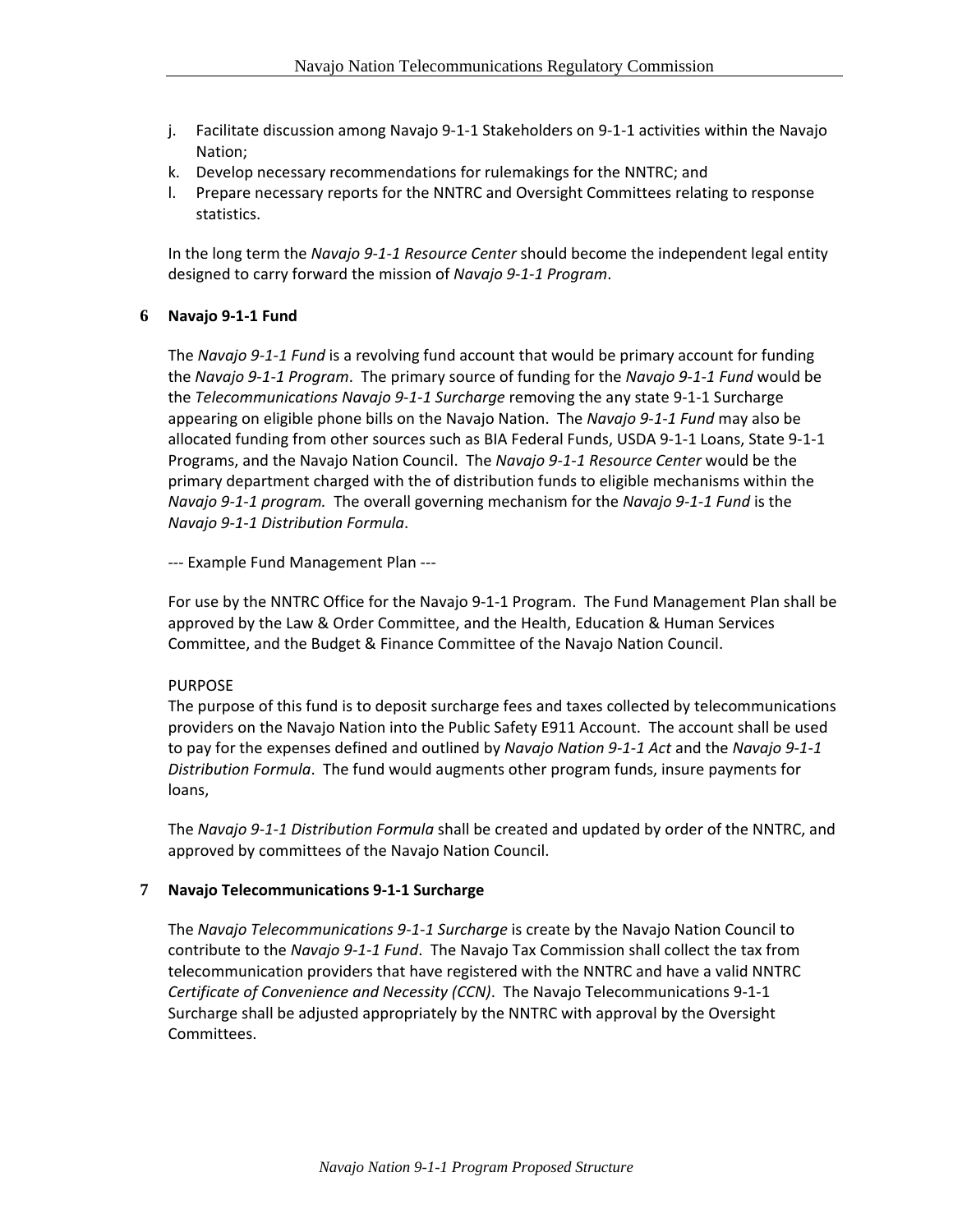### **8 Navajo 9‐1‐1 Distribution Formula**

The *Navajo 9‐1‐1 Distribution Formula* is the created by Order of the NNTRC for governing the allocation percentage of funds to programs within the *Navajo 9‐1‐1 Program*. The NNTRC should be the primary entity for determining the distribution of funds, but the oversight committees would have the ability to review and/or disapprove any revision.

### **9 Navajo 9‐1‐1 Service Plan Guidelines**

The Service Plan is the core document that clearly defines the roles and responsibilities of the parties communicating for the immediate delivery of emergency services on and around the Navajo Nation. The *Navajo 9‐1‐1 Service Plan Guidelines* would be agreed upon by the *Navajo 9‐1‐1 Technical and Intergovernmental Advisory Committees*, and final approval would be voted upon by the NNTRC. The departments or entities requesting the funding from the *Navajo 9‐1‐1 Fund* are required to develop, submit, and update an approved *Service Plan* for a specific eligible program based upon the *Navajo 9‐1‐1 Service Plan Guidelines*

### **10 PSAP Service Plans**

The PSAP Service Plans is the document developed by NNDPS or any other interested qualifying party with the assistance of the *Navajo 9‐1‐1 Resource Center* that outlines the *Standard Operating Procedures (SOP)* for providing 9‐1‐1 Service to the Navajo Nation public. The *Service Plan* document outlines the obligations, actions and vital information of the *PSAP*. Based on the *PSAP Service Plan* the *Navajo 9‐1‐1 Resource Center* would administer appropriately funding and ensure compliance with the approved *Navajo 9‐1‐1 Service Plan Guidelines*.

## **11 Public Safety Answering Points (NNDPS)**

*9‐1‐1 Navajo Program* may fund only one PSAP, although in some cases one 9‐1‐1 authority funds multiple PSAPs. A PSAP may, in turn, take 9‐1‐1 calls for and dispatch calls for service for multiple political entities and responding agencies.

The Division of Public Safety will be the primary operator of PSAPs for the Navajo Nation by providing facilities, personnel, and security. The NNDPS may apply for reimbursement or direct funding of PSAP functions allowed by the NNTRC for operations of the PSAP. The PSAP shall operate as the first point of contact for all emergency calls.

The Jurisdictional issue shall remain solely with NNDPS and NNTRC would not be concerned with issues of jurisdiction but rather, the NNTRC will impose obligations on coordination on response for emergency service. These obligations would be submitted as part of the *PSAP Service Plan.*  The NNTRC would require the PSAP to update all information and keep MOAs current with surrounding PSAPs adjacent to the Navajo Nation.

#### **12 Navajo Nation MSAG Service Contract**

The *Master Street Addressing Guide (MSAG)* is a key component for location information services for all PSAPs when a call is routed to a PSAP. The MSAG should be made available to all